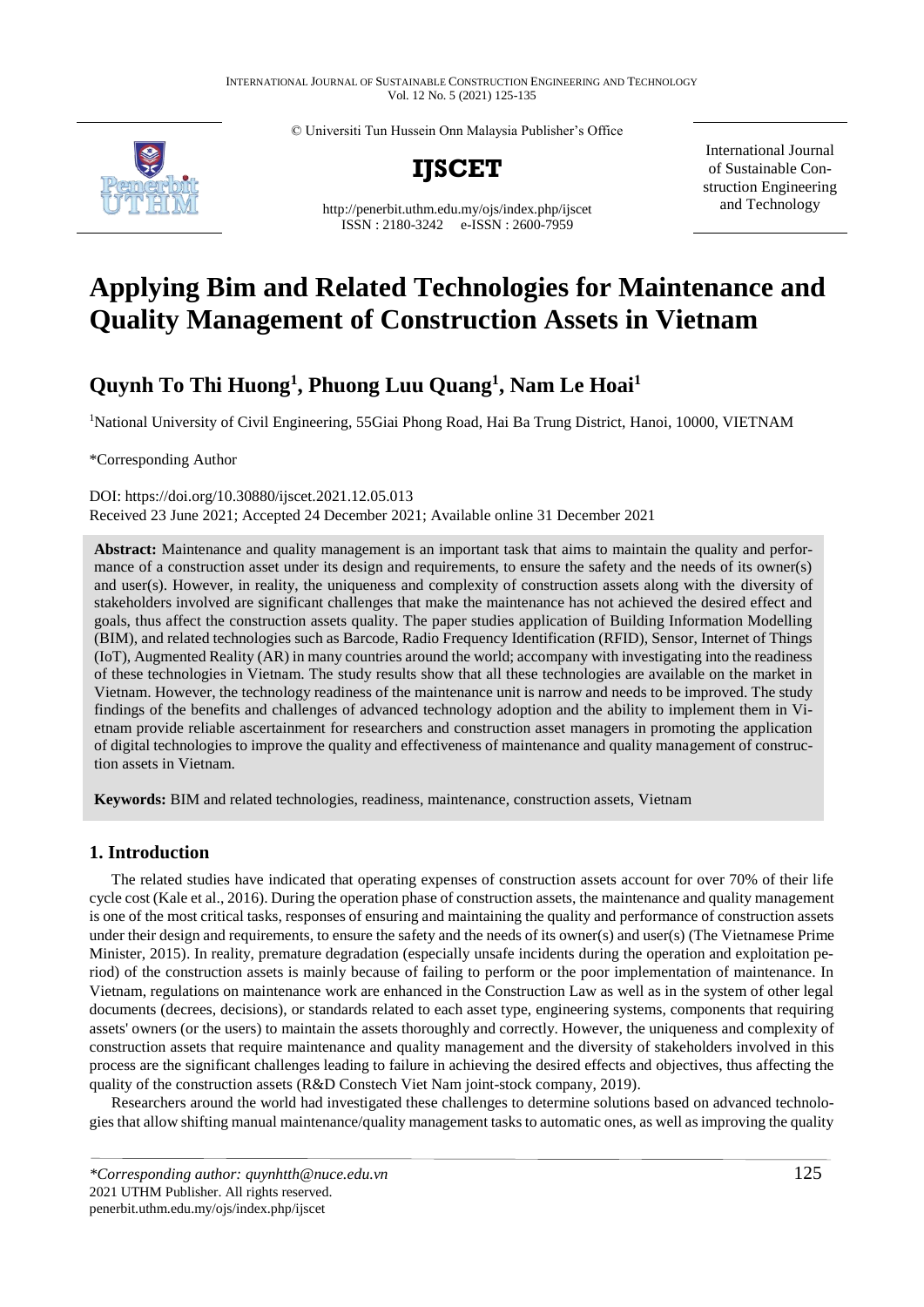of collaboration among assets' stakeholders (Gao & Pishdad-Bozorgi, 2019). The major tasks such as: Developing maintenance plan and requirement, performing maintenance activities (regularly, irregularly, upgrade), and evaluating maintenance results or building performance, will be coordinated by relevant parties (the construction asset management unit, the maintenance contractors) with the support of Building Information Modelling (BIM) technology (Aljer et al., 2017). Major maintenance activities (1) identifying and retrieving information about asset elements to be maintained; (2) conducting maintenance and (3) relevant advanced technologies that can be integrated with BIM technology will support archiving maintenance history. The mentioned technologies are: Barcode, Radio Frequency Identification (RFID), Sensor technology (Sensor), Internet of Things (IoT) and Augmented Reality (AR) (Parlikad et al., 2017). They have been studied and adopted in Vietnam recently; however, they have not been studied and applied widely to maintenance in particular and operation in general construction assets. Besides, these technologies have been studied to be used separately, not yet integrated to leverage the resonance efficiency of technologies in the Vietnam context.

The paper investigates the application of the advanced technologies mentioned above in countries worldwide based on the results and findings of relevant articles and reports hitherto. Other research methods such as surveying and interviewing (after the survey for further investigation) will also be integrated with the document analysis method to investigate the readiness of these technologies in Vietnam. The study results show the benefits and challenges of advanced technology adoption and implementation in Vietnam. The study findings provide reliable foundation knowledge for researchers and construction asset managers in promoting the application of digital technologies to improve the quality and effectiveness of maintenance and quality management of construction assets in Vietnam.

#### **2. Applying Building Information Modelling –BIM, and related technologies into the Maintenance and Quality Management of Construction Assets**

#### **2.1 Building Information Modelling –BIM**

There are various definitions of the Building Information Model (BIM) that are widely used in the world. However, these definitions all lead to the most common understanding: BIM is the process of creating and using digital information models within designing, constructing, managing and operating construction assets (Fig 1) (The Ministry of Construction of Vietnam, 2017). The application of the BIM throughout the life cycle of the assets will allow asset information data to be produced and achieved in a digital format facilitating the exchange and cooperation between the asset management participants.



**Fig. 1** - **Building Information Modelling - BIM for the whole life cycle of construction assets** (Arayici & Aouad, 2011)

The application of BIM technology for maintenance and quality management of construction assets has been studied and applied in many countries around the world, including developed countries such as the UK (Heaton et al., 2019), France (Alileche & Shahrour, 2018), the US (Guillen et al., 2016), China (Yin et al., 2020), Singapore (Shen et al., 2016) to developing countries like Malaysia (Ismail et al., 2020; Solla et al., 2020). BIM applies to manage, support the maintenance in particular and operation of many construction assets from buildings (Ismail et al., 2020),(Shen et al., 2016) to infrastructures (Jing, W., Hao, G., Li, C., Wei, W., & Cheng, 2019),(Yin et al., 2020). BIM adoption has significantly benefited all parties involved in this process (Arayici & Aouad, 2011). The application experience of countries around the world showed that the primary effect of BIM implementation in construction asset maintenance task is: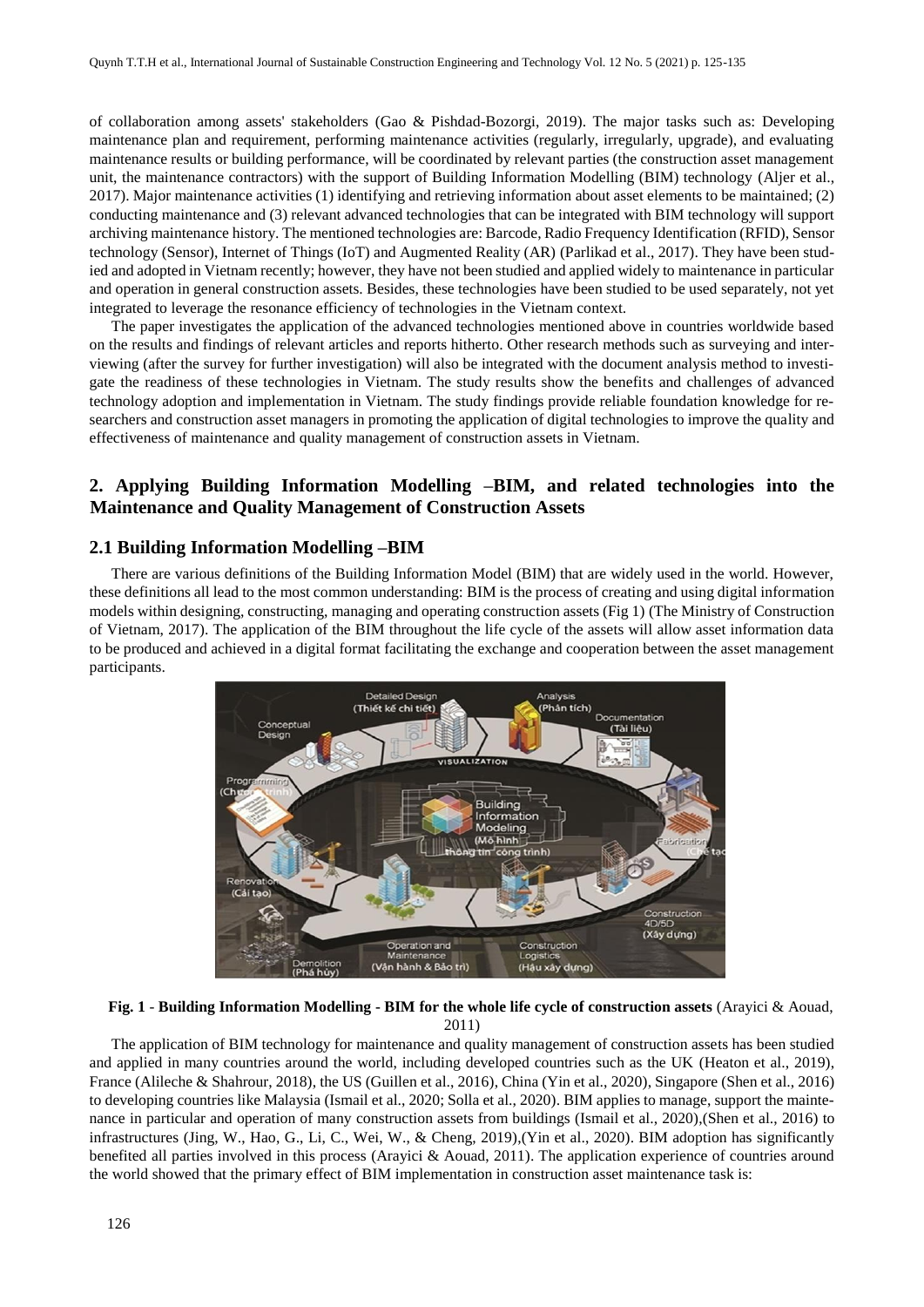• (1) Providing a standard digital environment for storing and accessing quickly, thoroughly and accurately all the maintenance-related data for the whole asset life cycle;

• (2) Optimise time and cost to assign and perform maintenance tasks from predictive maintenance (regular maintenance) to emergency maintenance (repair maintenance) and upgrade or renovation if any;

• (3) Enhancing the collaborative working environment; increasing the interoperability and effective collaboration of stakeholders, increasing the maintenance process's labour productivity and efficiency.



**Fig. 2** - **An example of the BIM 7D model** (Alileche & Shahrour, 2018)

However, dissimilar to the BIM models used in the design and construction phase, the 7D BIM model used for Facility management - which maintenance is a core and significant task- requires more specific information and data that regarding characteristics, technical requirements, and maintenance history of construction asset components to develop asset information database (Fig 2). Asset information needs to be updated to the database after each maintenance work, not only for the asset component that has been maintained but also the relevant parts. Therefore, the challenges and barriers to the BIM implementation for the maintenance and quality management of construction asset have been identified in several studies: (1) Technology point of view: the study on BIM application is incomplete, needs to have further research on many aspects such as optimising the size of asset database to reduce the "load" of the BIM model, integrating information from the exit asset management model to BIM; (2) The cost and time to develop the 7D BIM model point of view: Return of Invest (ROI) BIM has not been straightforward yet, that lead to the concern and controvert of the operation managers in applying BIM technology; (3) Employee and management framework point of view: the asset management participants have not had enough knowledge and experience on BIM implementation, conventional management framework and behaviour contradicts the activities and collaborations in the BIM environment.

#### **2.2 Related Technologies**

Besides leveraging BIM for the operation and maintenance management of construction assets, diverse advanced technologies that might be integrated with BIM also attract researchers. Their application in the BIM environment could improve the automation of operational activities. More specifically, the technologies are popular ones such as Barcode technology (Barcode), Radio frequency identification (RFID), Sensor technology (Sensor), Internet of Things (IoT), or more advanced ones like Augmented Reality technology (AR). These technologies support automatically identify assets, structures, elements, equipment that encoded in BIM (such as Barcode, RFID technologies); automatically update or aide for faster manually update real-time information about the status asset more quickly, easily and conveniently (like Sensor, IoT technologies); and visualise hidden construction assets (such as AR technology).

#### **2.2.1 Applying Barcode Technology (Barcode), Radio frequency Identification (RFID) to automatically Identify Construction Assets**

Automatically identifying construction assets in BIM for tracking, collecting or capturing and visualising their information or even their components, elements, and equipment information can perform by leveraging Barcode and RFID technologies (Farghaly et al., 2018). The methodology and strategy of implementing these technologies have been thoroughly studied for both individual applications for asset maintenance management (Lin et al., 2014),(Wang et al., 2014), as well as in combination with other technologies for maintaining and operating the construction assets (To et al., 2020),(To, 2019).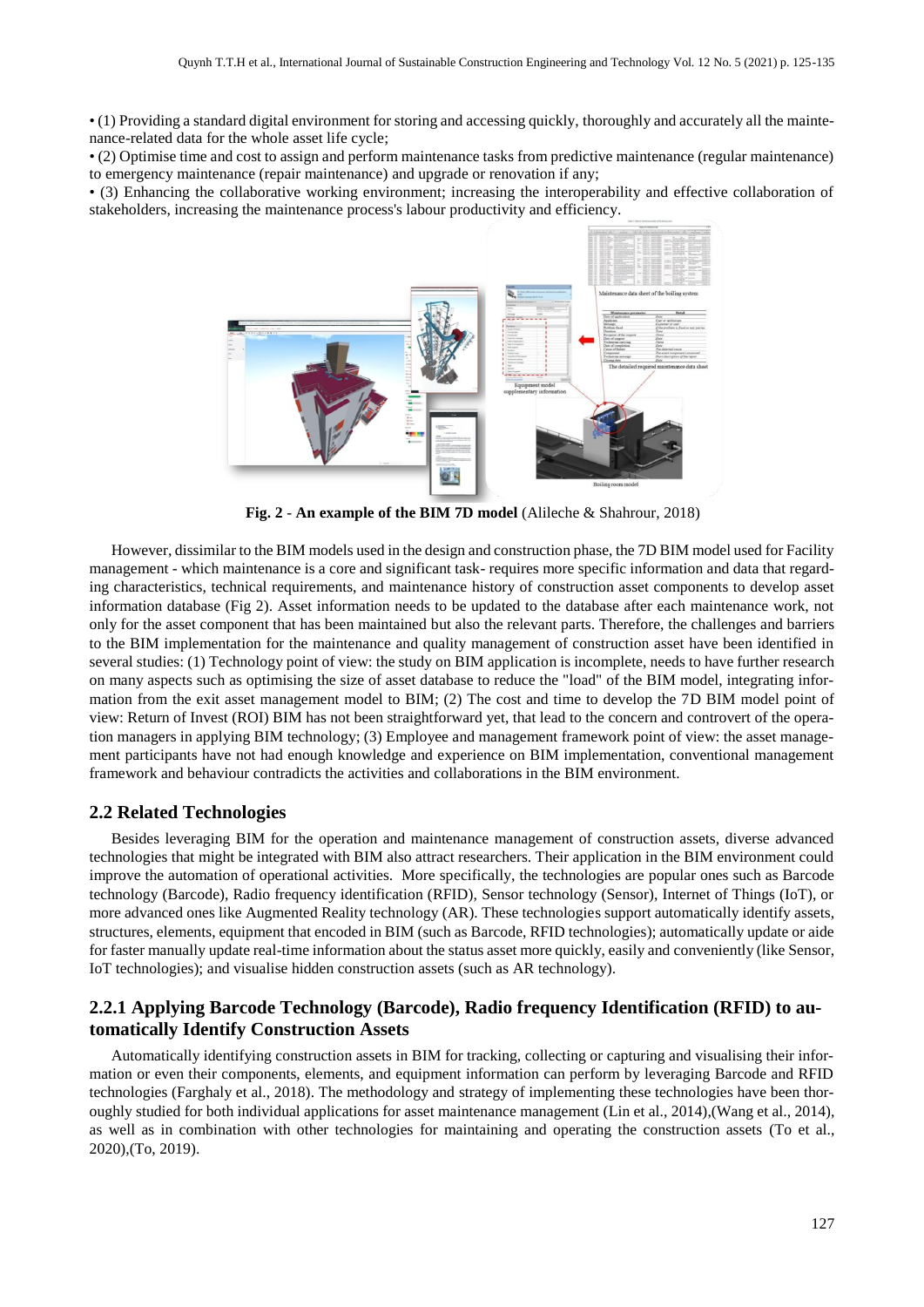Barcode technology has been studied and applied widely in many fields since invented in the 1950s. Started from the one-dimension (1D) tags with a maximum storage capacity of only 28bite, Barcodes have been upgraded to two dimensions (2D) tags - which have been mainly used since 1990 - with larger storage capacity. The 2D barcodes can store a wide variety of information (such as image, sound, text) and quickly recover data even if they are partially damaged. Furthermore, Barcode technology is a low-cost technology because users can design barcode tags and store information on the code themselves. After that, they can read these barcode tags by open-source software installed easily on a computer or mobile devices. Hence the barcode technology can identify many equipment and components within a small budget (Lin et al., 2014).

Radio Frequency Identification – (RFID) technology uses radio waves to identify, track or manage assets. RFID tags include active tags and passive tags. These two RFID tag types have chip and antenna; however, active ones are supplemented with batteries to operate automatically. With a more complex structure, RFID tags are more expensive than Barcode. Still, they have many advantages over barcode ones, such as a much more considerable amount of information stored, read from a distance and better durability. Active RFID tags also can track asset status (such as measuring subsidence of structural elements) and automatically transmit information to the asset information database or server. Although RFID technology contains various benefits, it costs much higher than Barcode one; therefore, it can only be used in identifying important or hidden assets or in positions where Barcode one cannot be applied (Fig 3) (Lin et al., 2014).

**Fig. 3** - **Applying Barcode (Barcode), Radio frequency identification (RFID) technologies to identify equip-**



**ment and structural elements automatically** (Lin et al., 2014) **2.2.2 Sensor and Internet of Things (IoT) Technologies Enable Tracking Real-Time Information of Construction assets**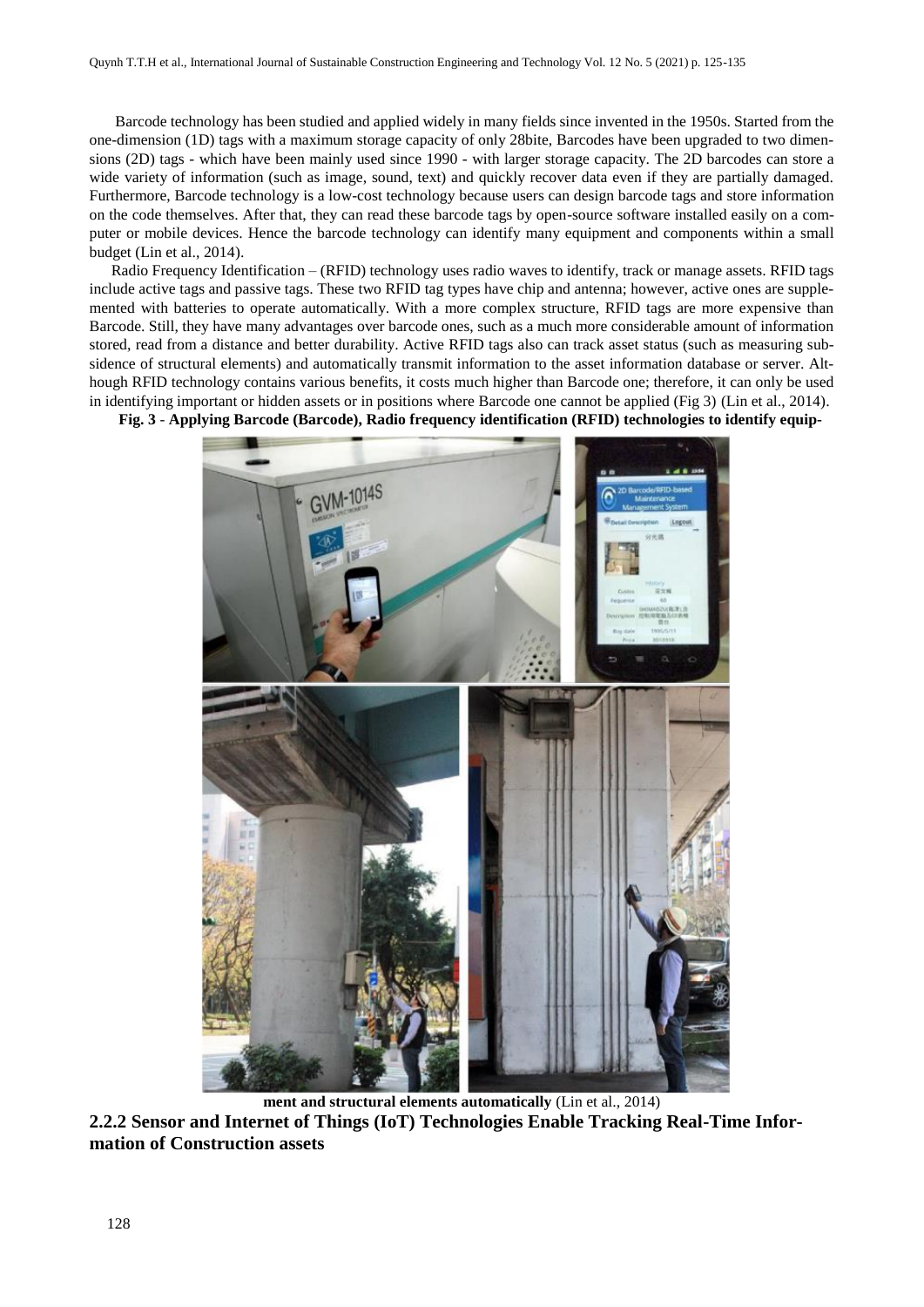Sensor and Internet of Things (IoT) technologies presented in many studies which have objectives of managing and exploiting construction assets effectively (Wang et al., 2014), (Alileche & Shahrour, 2018; Astier et al., 2017), (Lynch & Sohn, 2014). BIM plays as a hub to enable these technologies to update real-time information of construction equipment, elements, component during the asset life cycle (Astier et al., 2017; To, 2019). This information is collected or captured follows a strategy built and installed on sensor devices - considered a "**thing**" in the Internet of **things** system. After that, the collected information will be sent directly or be processed before delivering to the asset database –BIM environment. The efficiency of supported technologies in real-time asset information update has helped asset managers reduce an extensive amount of expense on labours work.

Because of the development of information and communication technology (ICT) and the Internet, IoT technology has been considered a low-cost technology recently (Tushar et al., 2018). However, sensor technology requires a higher investment expense because of spending for procurement, installation of sensor equipment, as well as building and programming the data processing system and database storage to avoid overload of the BIM environment along with the maturity of construction assets (Fig 4). Indeed, the sizeable amount of asset information transferred by sensors or other "things" to the BIM model may increase the cost of maintaining the BIM model. This problem is still under prime consideration and ongoing study (Heaton et al., 2019). Therefore, sensor technology is mainly applied for maintaining inaccessible elements but required care (such as underground infrastructure assets) (Yin et al., 2020); or equipment that required regularly and continuity updated status (such as essential machine rooms or equipment related to assets' safety like fire-safety, lift system) (Solla et al., 2020).



**Fig.4** - **Processing information delivered by the sensor system and storing into the BIM model** (To, 2019)

#### **2.2.3 Augmented Reality (AR) in Visualising Assets**

Augmented Reality (AR) technology has been studied and considered a technology to visualise the construction assets that need to be maintained. Right to the name of this technology, AR supports maintenance workers to "see" hidden components or elements installed inside other parts such as air conditioning equipment (inside ceiling system on Fig 5), plumbing piles (inside walls or ceiling system on Fig 6). AR technology has been integrated with BIM and could be installed on mobile devices to facilitate the maintenance and operation of construction assets more flexible and more accessible (Charles et al., 2020), (Kuula et al., 2012), (Diao & Shih, 2019).



**Fig. 5** - **Using mobile devices to access the air-conditional system problem on AR interface (left) and coloured notification of the problem on BIM (right)** (Charles et al., 2020)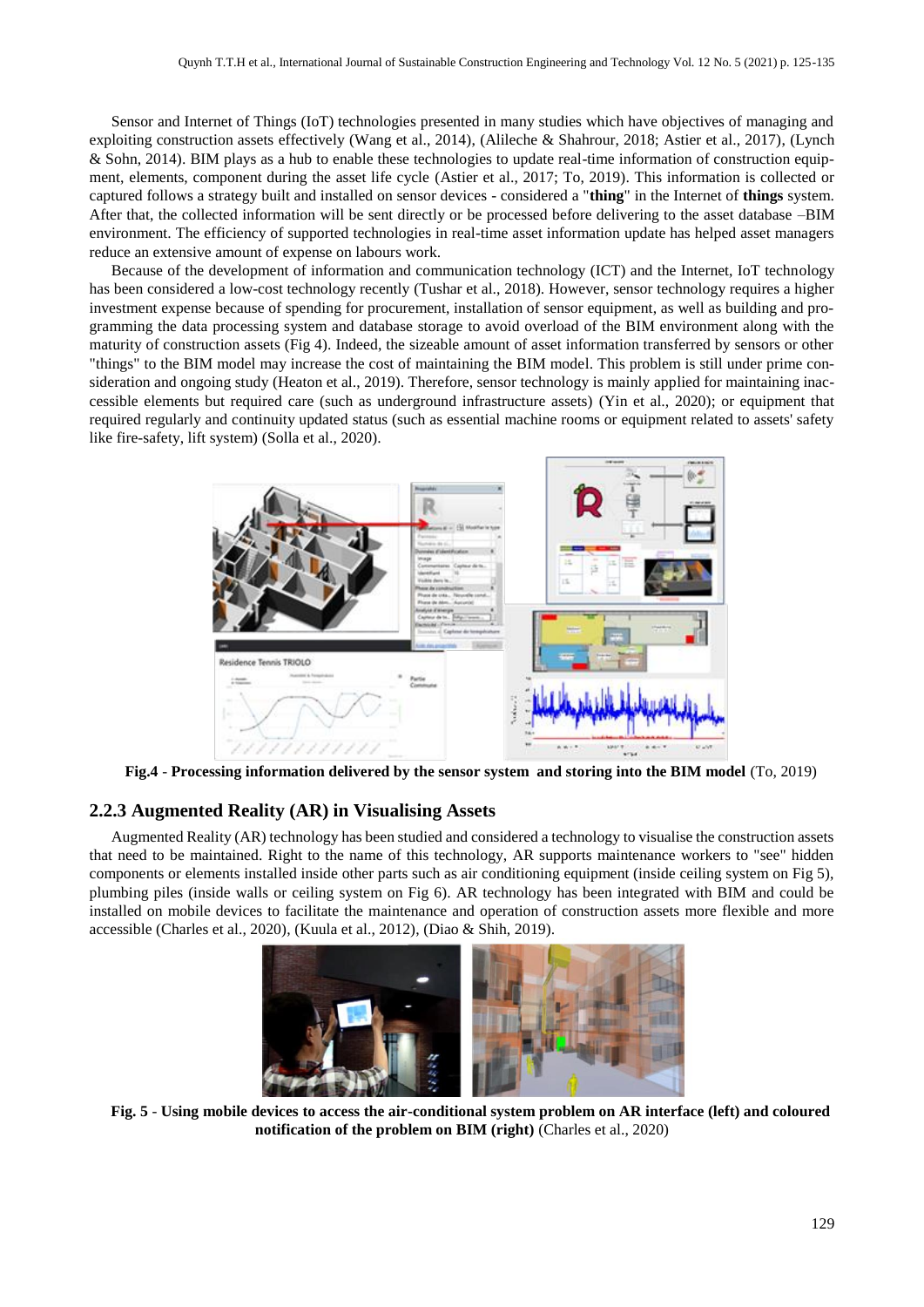

**Fig. 6** - **Maintenance system develop base on BIM and AR ( BARMS ) for plumbing system** (Diao & Shih, 2019)

#### **3. The Readiness of BIM and Related Technologies in Viet Nam**

Among those, as mentioned earlier, applicable advanced technologies to maintain and manage the quality of construction assets, BIM technology has been no more unpopular in Vietnam's construction industry since the Prime Minister issued "The approval of the BIM adopting plan in construction implementation and operation" (The Vietnamese Prime Minister, 2016) in 2016. By 2017, the Ministry of Construction released decision No. 1057 / QD-BXD, which provided provisional application guidance during the pilot phase of BIM implementation in Vietnam (The Ministry of Construction of Vietnam, 2017). The two documents are the instrument to enlarge BIM implementation diffusion in Vietnam's construction industry. However, after four years of adoption the decision No. 2500 / QD-TTg and three years of adoption the decision No. 1057 / QD-BXD, the study about BIM-enabled pilot projects shown the difficulty in applying BIM to manage construction assets by the tiny number of projects that develop BIM model for asset operation phase (G V Hoang, D K T Vu, 2020), (Nguyen et al., 2018). This situation is the new and emerging area of research on BIM-enabled facilities operation and maintenance model in Vietnam in particular and in the world in general, as well as the implementation challenges (Gao & Pishdad-Bozorgi, 2019).

Nevertheless, the benefits delivered by BIM adoption to the pilot projects during the construction phase are the foundation and base for implementing BIM in the operation phase of these projects and existing construction assets in Vietnam. Besides, the cost of establishing a BIM-enabled facilities operation and maintenance model could be much cheaper in developing countries with an abundant and inexpensive labour force. Indeed, based on the experiences in developing a BIM model for support maintenance activities for an existing school building in Vietnam (Fig.7), establishing an asset information database in the BIM model (Fig. 8) is the most tedious task but consumes much time. However, the job does not need to be done by qualified engineers. Even workers that have short training for implementing this work can perform it without mistakes. Therefore, the BIM implementation for construction asset maintenance and quality management is realisable and workable for all the above reasons.

The mentioned BIM-related advanced technologies have been widely used in everyday life in Vietnam. Barcodes are used everywhere, from identifying merchandise in shops or supermarkets to providing extra and detailed flyers. The logistics industry uses RFID tag technology to track containers' location during transportation or storage (Hoa et al., 2017). Sensor technology is used to measure the temperature, humidity, brightness and displacement of devices or space. Many mobile devices and computer accounts connected on the broadband internet platform are a specific example of the application of IoT technology in Vietnam (Nha et al., 2019). AR technology is also widely exploited on mobile platforms to build games or software for teaching, learning and online shopping. AR has even been studied to operate a mechanical and electrical system of an existing building in Vietnam (Binh et al., 2019).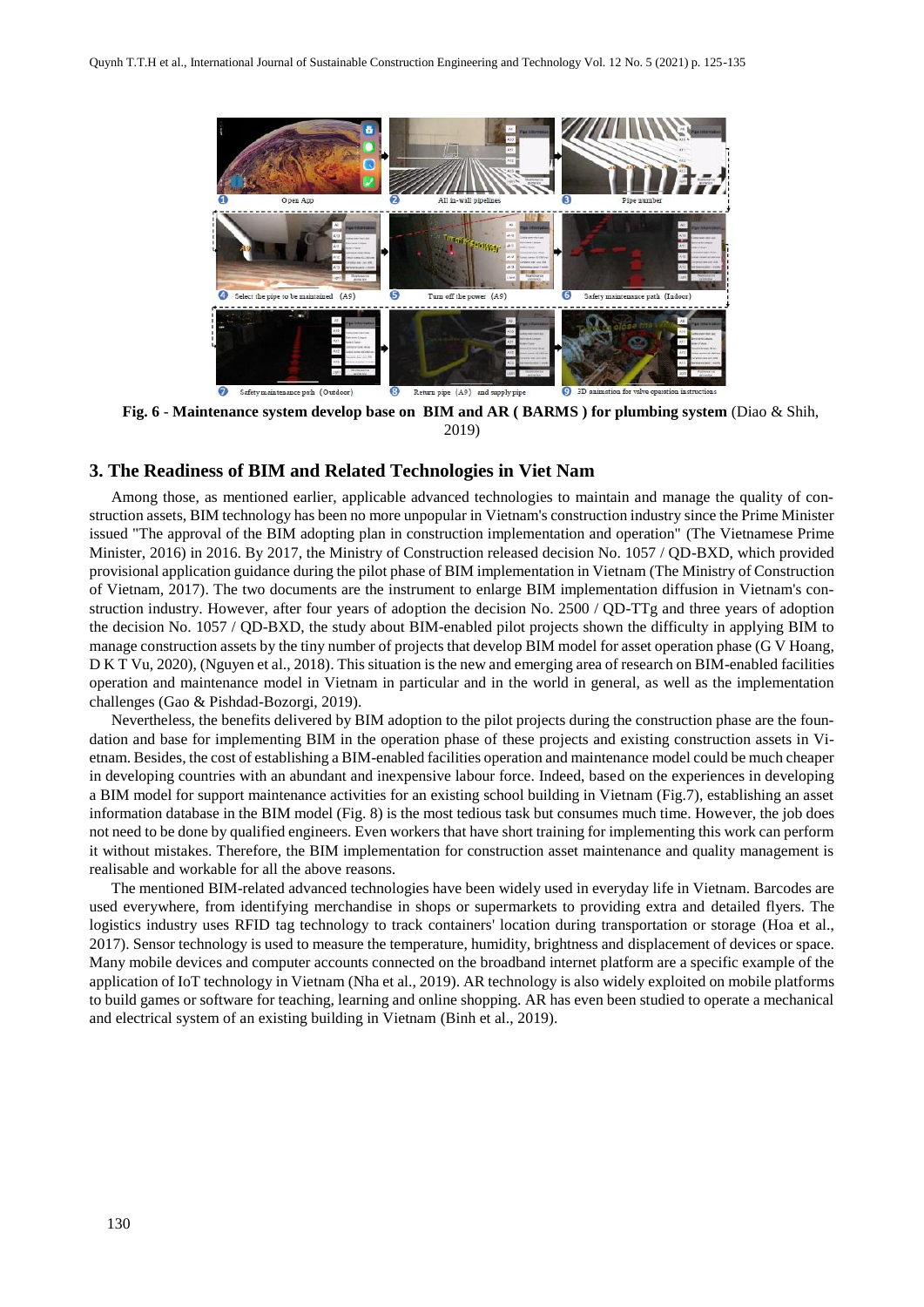The above analysis shows that BIM and related advanced technologies are ready in the Vietnamese technology market. However, the readiness of the maintenance unit on these technologies implementation to maintaining and managing quality construction assets is narrow. This conclusion is evidenced through the multiple-choice online survey results of 30 randomly selected asset maintenance staff and managers from 30 large and small, medium-maintenance organisations. They are engineers who have at least five years of experience involving directly in operating and maintaining construction assets in Vietnam. The participants' answers were given after studying the application of BIM and related advanced technologies in the maintenance and quality management of construction assets. As a result, all the participants agree that the benefits and challenges of BIM and associated technologies adoption in construction asset maintenance and quality management might be unchanged in the Vietnam context.



**Fig. 7 - The BIM model of an existing school building in Vietnam**



**Fig. 8** - **The air-conditional equipment information presented in the BIM model (Fig.7)**

The answering results of the question "How well do you know of the technologies mentioned" show that all the survey participants have a specific understanding of the technology (Fig. 9). The participants also agree that the BIM and related advanced technologies implementation will deliver higher effectiveness in maintaining and managing the quality of construction assets in their organisation than the traditional approach (Fig.10). The asset maintenance staff and managers'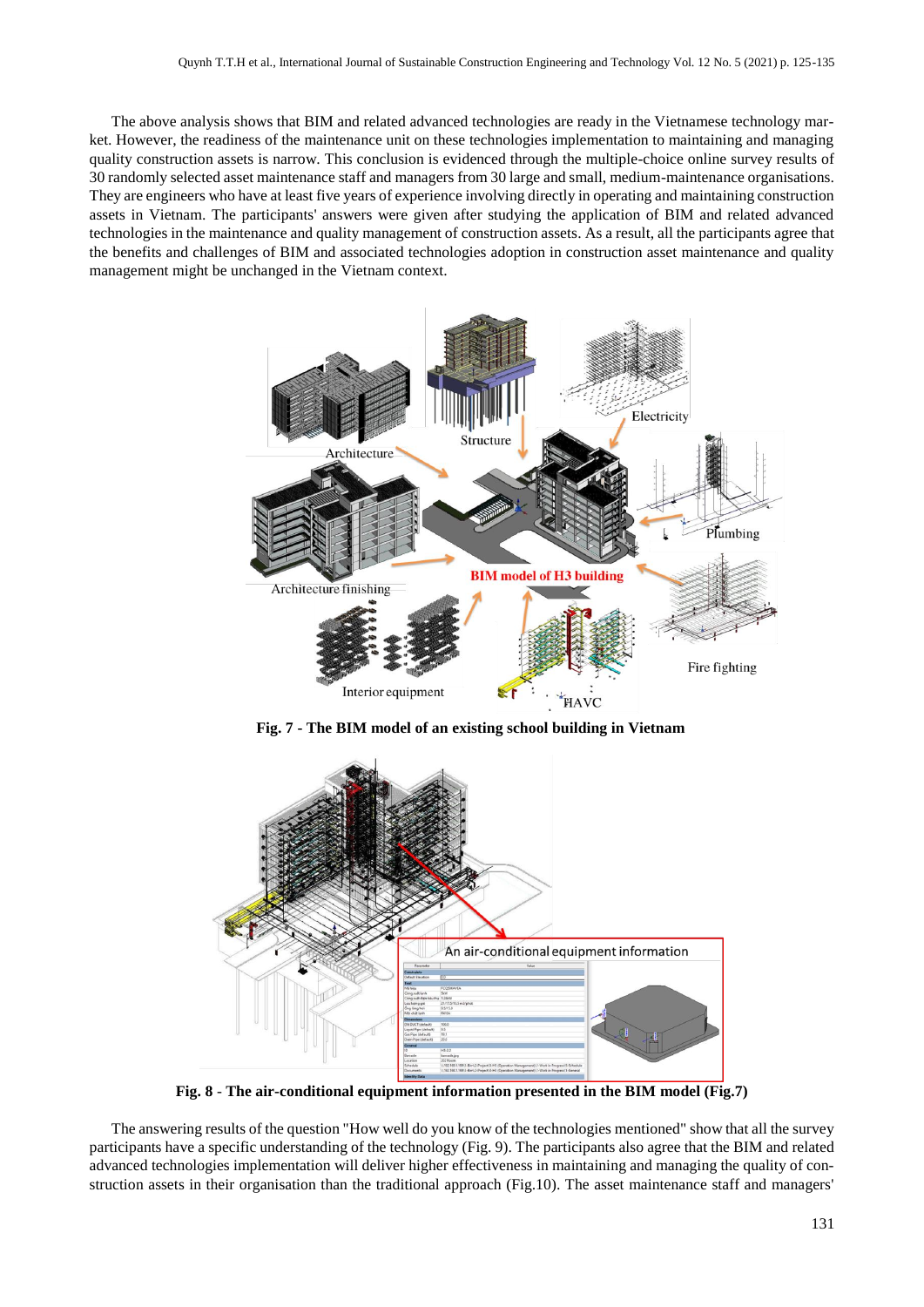opinion on "the desire to apply BIM and related advanced technologies for the maintenance and quality management of construction assets in their organisation in case staff training and technology transferring" has appeared different. More specifically, only 15/30 participants think that their organisation will be willing to apply. Answer the interview after the online surveying. The other half of the participants consider that barriers related to investment costs, training requirements on novel technologies or adaptation to modified workflow would restrain their organisation from innovating.



**Fig. 9** - **Knowledge on BIM and related advanced technologies of asset maintenance staffs and managers participated in the survey**



**Fig. 10** - **The opinion of the asset maintenance staffs and managers on the statement: the implementation of BIM and related advanced technologies will deliver effectiveness to the maintenance and quality management of construction assets in their organisation**



**Fig. 11** - **The opinion of the asset maintenance staffs and managers on the desire to apply BIM and related advanced technologies for the maintenance and quality management of construction assets in their organisation**

#### **4. Conclusion and Discussion**

The study's results present remarkable efficiency in applying BIM and related advanced technologies like Barcode, RFID tags, Sensor, IoT, AR technologies in the maintenance and operation of construction assets worldwide. Implementing these technologies provides a collaborative, visualised work environment based on the BIM platform and replaces many manual maintenance activities with automated ones. These results are an essential foundation to encourage stakeholders to apply the advanced technologies to improve the quality and effectiveness of maintenance and quality management of construction assets in Vietnam.

The study also demonstrates the applicability of these technologies in Vietnam through surveying human resources and technology readiness. The research findings are an essential scientific foundation for researchers and construction asset managers to continuously study to deal with outstanding problems such as (1) Lack of guidance on the application of advanced technologies in the maintenance and quality management of construction assets in Vietnam's context; (2) Solution to improve the human resources readiness of construction asset management organisations. Addressing these challenges will promote digital transformation in the construction industry and enhance the maintenance performance and quality of construction assets in Vietnam.

Besides the achieved results, the study remains some limitations. The first one is the non-large volume of survey and interview (post surveying) participants (They are from only 30 construction asset maintenance organisations were investigated among around 250 ones in Vietnam). The second one is that the paper has just concentrated on significant barriers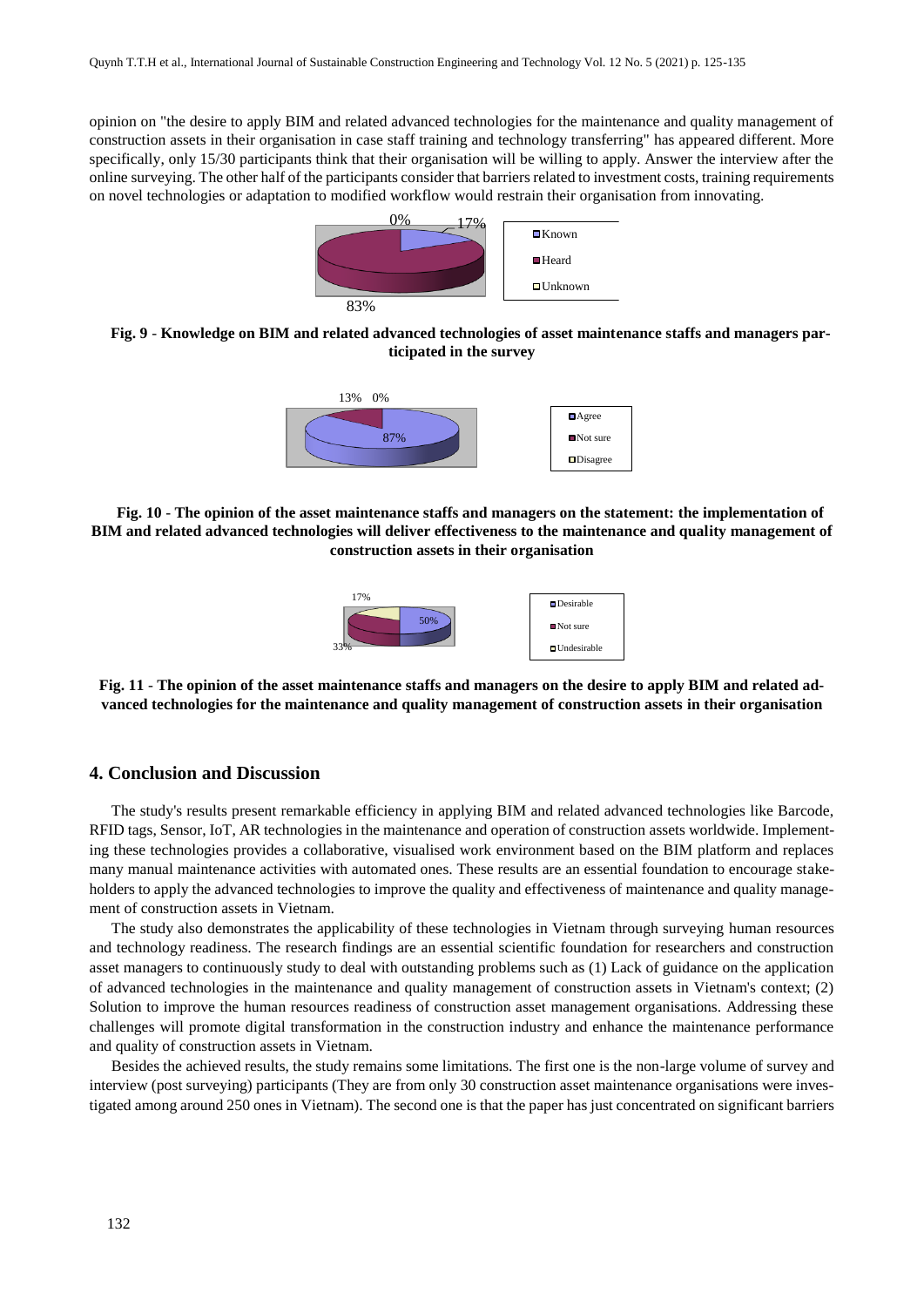and challenges of BIM and relevant technologies implementation but not yet thoroughly studied solutions for all the obstacles. These limitations will be considered in the authors' future works.

### **Acknowledgement**

The authors would like to thank and acknowledge National University of Civil Engineering for all kind of supports.

## **References**

Alileche, L., & Shahrour, I. (2018). Use of BIM for Social Housing Management. *17th International Conference on Computing in Civil and Building EngineeringAt: Tampere, Finland*, *July*, 8

Aljer, A., Loriot, M., & Shahrour, I. (2017). Smart System for Social Housing Monitoring. *2017 Sensors Networks Smart and Emerging Technologies (SENSET)*, *September*, 1–4. https://doi.org/10.1109/SENSET.2017.8125057

Arayici, Y., & Aouad, G. (2011). Building information modelling (BIM) for construction lifecycle management. *Construction and Building: Design, Materials, and Techniques*, *August 2016*, 99–117. http://www.scopus.com/inward/record.url?eid=2-s2.0-84862000037&partnerID=tZOtx3y1

Astier, J. Y., Zhukov, I. Y., & Murashov, O. N. (2017). Smart Building Management Systems and Internet of Things. *IT Security, [SL]*, *3*(2074–7136), 18–29. https://doi.org/http://dx.doi.org/10.26583/bit.2017.3.02

Binh, T. A., Ban, N. T., Tuan, N. M., Hoang, D. Q., & Hoan, P. Van. (2019). *Studying and establishing the maintenance management model for M&E – Mechanical & Electrical system applying Building information modelling (BIM ) intergrated with Augmented reality (AR)*

Charles, W., Hakkarainen, M., & Kuula, T. (2020). *Mobile Augmented Reality for Building Maintenance*. https://ercimnews.ercim.eu/en103/special/mobile-augmented-reality-for-building-maintenance

Diao, P., & Shih, N.-J. (2019). BIM-Based AR Maintenance System ( BARMS ) as an Intelligent Instruction Platform for Complex Plumbing Facilities. *Applied Sciences*, *9*(1592), 1–12

Farghaly, K., Abanda, F. H., Vidalakis, C., & Wood, G. (2018). *Taxonomy for BIM and Asset Management Semantic Interoperability*. *34*(2014), 1–13. https://doi.org/10.1061/(ASCE)ME.1943-5479.0000610

G V Hoang, D K T Vu, N. H. L. and T. P. N. (2020). Benefits and challenges of BIM implementation for facility management in operation and maintenance face of buildings in Vietnam. *FORM 2020, IOP Conf. Series: Materials Science and Engineering 869 (2020) 022032*, 1–15. https://doi.org/10.1088/1757-899X/869/2/022032

Gao, X., & Pishdad-Bozorgi, P. (2019). BIM-enabled facilities operation and maintenance: A review. *Advanced Engineering Informatics*, *39*, 227–247. https://doi.org/10.1016/j.aei.2019.01.005

Guillen, A. J., Crespo, A., Gómez, J., Kobbacy, K., & Shariff, S. (2016). Building information modeling as asset management tool. *IFAC-PapersOnLine*, *49*(28), 191–196. https://doi.org/10.1016/j.ifacol.2016.11.033

Heaton, J., Parlikad, A. K., & Schooling, J. (2019). Design and development of BIM models to support operations and maintenance. *Computers in Industry*, *111*(August), 172–186. https://doi.org/10.1016/j.compind.2019.08.001

Hoa, B. Q., Hoa, N. N., & Anh, D. Van. (2017). The application of RFID technology in identifying the position of containers in container port. *Scientific Journal of Van Lang University*, *5*, 98–105

Ismail, Z. A., Abdul Rahim, M., & Ghazaly, Z. M. (2020). BIM and CMMS for IBS building maintenance in Malaysia. *IOP Conference Series: Earth and Environmental Science*, *476*(1). https://doi.org/10.1088/1755-1315/476/1/012012

Jing, W., Hao, G., Li, C., Wei, W., & Cheng, J. (2019). BIM Application Approach on Highway Maintenance and Management. *CICTP 2019*, 776–786. https://doi.org/10.1061/9780784482292.070

Kale, N. N., Joshi, D., & Menon, R. (2016). Life cycle cost analysis of commercial buildings with energy efficient approach. *Perspectives in Science*, *8*, 452–454. https://doi.org/10.1016/j.pisc.2016.04.102